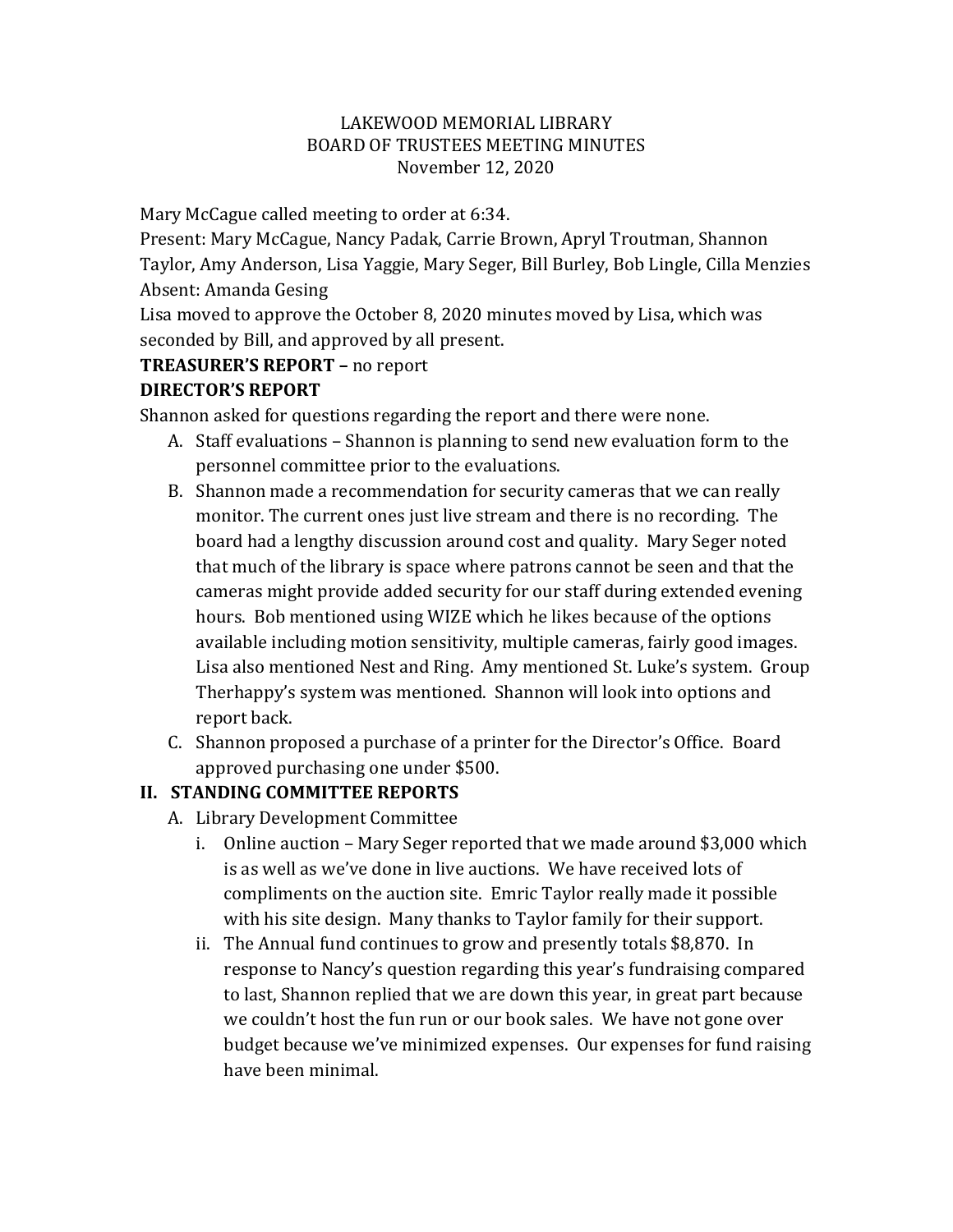- B. Marketing/Publicity Committee Shannon emailed the board possible mockups of the new web site. Bob thinks the new options are a significant improvement. Bob asked about feedback from emails. Shannon will ask Jody for feedback. Mailchimp allows for a bit more data.
- C. Personnel Committee
	- i. Bookkeeper opening In reviewing options, Shannon researched accounting firms for rates which average \$45/hour. She is waiting for feedback from other librarians. Bill suggested Kelly Dawson and will ask her about her interest. Mary McCague asked Apryl how things were going. Apryl is handling necessary financial tasks; Mary McCague is signing checks.
- D. Grounds and Facilities Committee
	- i. Tree removal Troyer can do the work in January. Lisa mentioned Vince Liuzzo is expanding into tree removal and might do a sculpture for us. Shannon will give him a call and report back.
- E. Strategic Planning Committee
	- i. 2021-2024 Strategic Plan Mary McCague explained the need for the plan to set the goals the library wants to achieve. Cilla suggested need for measurement. Carrie suggested adding specific tactics, which would be measurable. Shannon agreed and noted areas of performance plan that indicated areas where library needs to grow and could be added to plan. Amy suggested reviewing with an eye toward measurable goals. Shannon suggested necessity of feedback before December meeting. She very much wants every board member involved. Mary urged everyone to send feedback on the plan or other areas where we'd like to see the library grow. Cilla emphasized that she likes what we are doing now, we just need to make the plan more measurable.
- F. Finance Committee no report
- G. COVID Education

Amy reported that no one attended the 10/28 Zoom meeting, but Shannon, Laurie Marshall and she brainstormed. They don't want to give up. There has been positive feedback on Facebook page. Laurie Marshall offered to do 1:00 and 7:00 Zoom meetings next time to attract more attention. Amy asked permission to keep trying. Board agreed. Mary Seger wondered if SWCSD might do more publicity. SWCS put on their main Facebook page and parents page. On the positive side, Amy met with a parent who asked for a literacy consultation and asked her to help spread the word. The program might take time to build. Bill said he would ask Cameron Herbst about doing a story. Mary thanked Amy for her work.